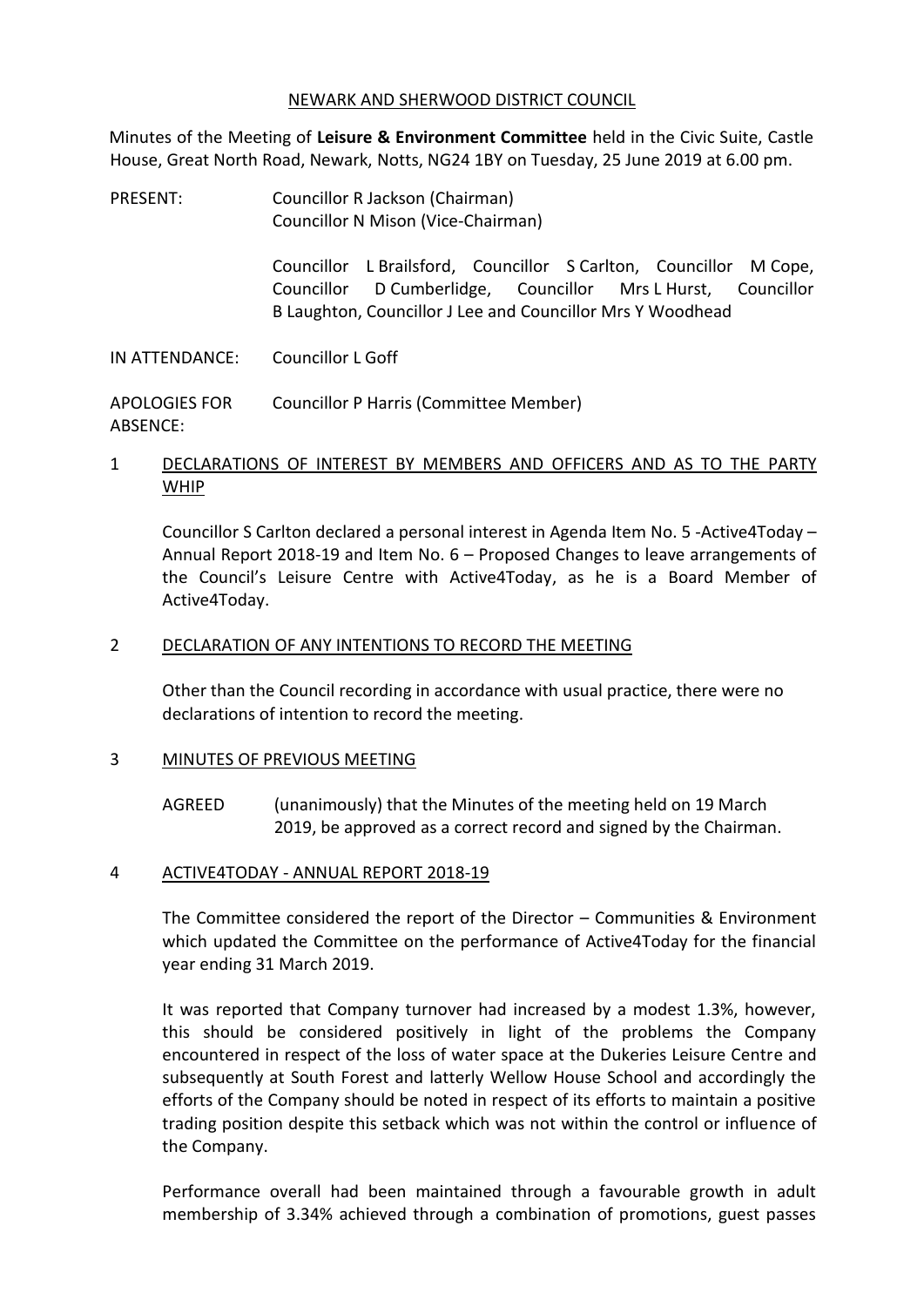and wider community engagement. In addition to the adult membership base, there had been considerable growth in leisure centre visits from the under 16's market, an increase in users from deprived areas and an uplift in referrals through health professionals following more focussed work by the Sports Development Team.

In light of the adoption of the Community Plan 2019-2023 a review of Active4Today's Key Performance Indicators (KPI's) had been undertaken and the proposed basket of new KPI's which reflected the priorities of both the Council and Active4Today would be reported to future Leisure and Environment Committees and was attached at Appendix 1V for member approval.

During the period 1 April 2018 to 31 March 2019, the financial statements showed that the Company recorded a net operating surplus of £22,453 factoring in the full management fee payable by the Council of which 50% (£60,610) was currently on retention. £239,987 was spent on repairs and renewals which was £87,487 over the budget provision anticipated for the year. The operating surplus therefore represented a strong financial performance from the Company in 18/19 given the level of re-investment in the Council's asset base.

It was also reported that within the accounts the provision for pension deficit was now shown as a net liability in the Balance sheet and was in accordance with generally accepted accounting treatment. The net liability had always existed, however as the company's accounts were not subject to audit in previous years, the liability was not provided for in the company's accounts and was, instead, disclosed as a note to the accounts. The company, as a wholly owned subsidiary of the Council, was now required to have an audit and therefore had accounted for assets and liabilities of the pension fund on the face of the Balance Sheet. The value of the assets and liabilities would be re-valued every 3 years with the next review being undertaken this year, however, this was an accounting protocol for member information only.

The Company's earmarked usable reserves, as at 31 March 2019 stood at £400,130 an increase of £22,453 on the balances held at 31 March 2018.

At the 22 January 2019 meeting of Leisure & Environment Committee, a decision was taken to review the Company's 2018/19 outturn position in order that Committee could form judgements on the management fee payable in 2019/20. This decision would continue to look prudent at this time given the surplus position achieved at year-end, the significant reserves held by the Company and the fact that Leisure & Environment Committee approved a three year pricing strategy 2019-22 which included some modest price increases where the Company believed there was scope to do so. Accordingly it was proposed that 50% of the management fee for 2019/20 (£60,610) be paid to A4T and the remaining 50% held in abeyance pending a review of in-year performance by A4T given the loss of the pool at the Dukeries which had resulted in a downturn in membership and income at this site.

In addition to paying a management fee to Active4Today to operate leisure and sports development services, the Council also paid a cash sum to the Company to provide strategic management support to Southwell Leisure Centre Trust, as well as 'donating' a number of central services such as human resources and ICT. The cash element the Council was due to pay Active4Today for providing strategic management support to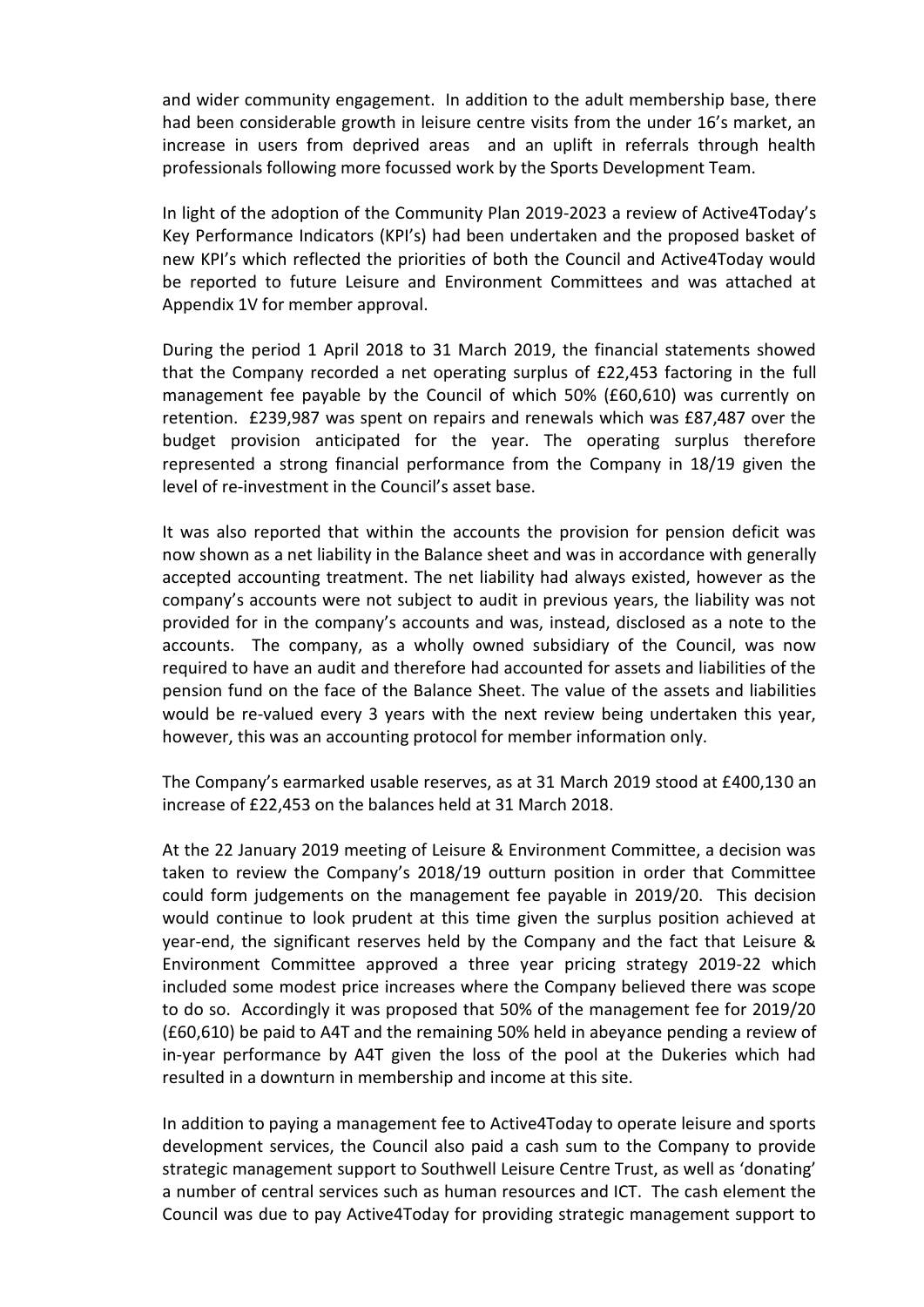the Trust in 2019/20 was £80,850 and that £15,000 would now be contributed by the Southwell Leisure Centre Trustees. Southwell Leisure Centre had also seen growth in over 60's and adult membership base as well as an increase in health referrals.

A Member sought clarification regarding the work undertaken to date for the new swimming pool and the facilities available at the Dukeries Leisure Centre. The Senior Health and Community Relations Officer confirmed that the new pool was at the feasibility stage. A meeting would take place with the supplier on the 18 July 2019, which would look at the outcome of the feasibility report and if satisfactory move onto the next phase. The Managing Director Active4Today confirmed that the facilities at the Dukeries Leisure Centre were maintained to a good standard and had received some significant investment.

A Member questioned the indicative date of early 2020 for the new pool and queried why Officers were still at the feasibility stage as it was thought that stage was completed. The Director – Communities & Environment confirmed that a meeting would take place with the supplier mid-July, after that meeting the plan would go to the detailed design stage, subject to the cost being within the envelope agreed by Council and included in the capital programme. An updated programme plan provided by the contractor would also be available at this stage. A report would be presented to the 24 September 2019 meeting of the Committee. It was confirmed that information would also be circulated to Members of the Committee after the July meeting.

A Member declared an interest as his daughter was an elite sports woman and commented that the district was missing an opportunity to support elite sports persons as the current scheme only supports athletes that have reached the national level of their sport. He commented that there was a management fee of £121,000 for sports development, but the elite sports persons were not allowed to have free access to Council leisure centres due to this restriction in the Talented Athletes grant criteria. It was felt that if a sports person reached a regional level the Council should allow them to access facilities free of charge. The Senior Health and Community Relations Officer confirmed that the Grant Aid scheme criteria was being looked at in light of the Community Plan and currently did not provide free access for athletes competing at regional level. A proposed change to the scheme will be considered by review panel to allow free access to athletes competing at regional level.

### AGREED (unanimously) that:

- (a) the positive performance of Active4Today in 2018/19 be noted;
- (b) the operating agreement between the Council and the Company is under review and any significant changes to the agreement will be brought to a future meeting of the Committee;
- (c) the retained management fee for 2018/19 of £60,610 be paid to Active4Today based on the year end outturn;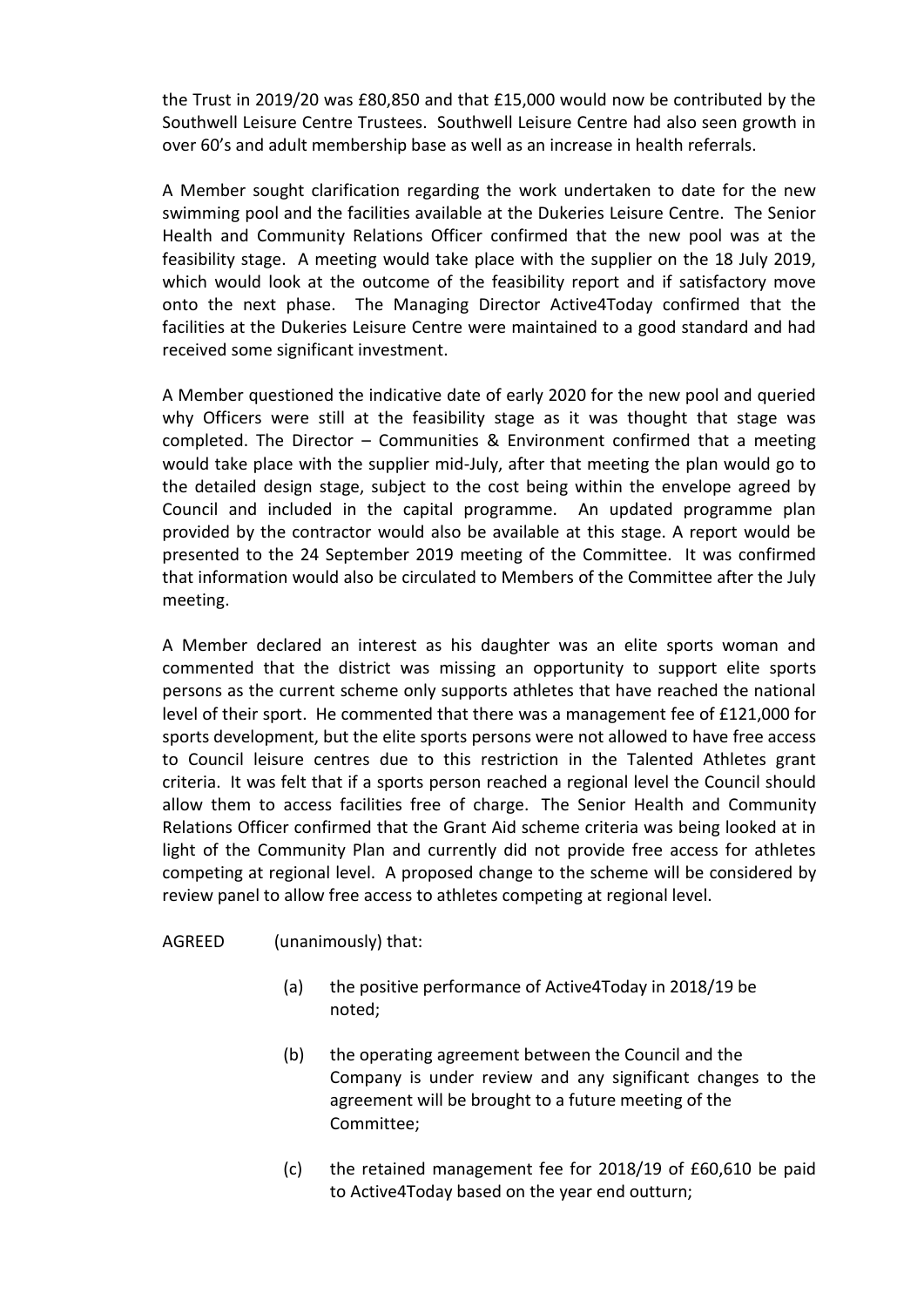- (d) 50% of the management fee (£60,610) for 2019/20 be paid to Active4Today and the remaining 50% held in abeyance pending a review of in-year performance by A4T;
- (e) the Southwell Leisure Centre management fee of £80,850 be paid to Active4Today which represents the Council's contribution;
- (f) the proposed Key Performance Indicators reported be approved; and
- (g) information be circulated to Members of the Committee following the 18 July 2019 meeting with the contractors and a report be presented to the 24 September 2019 meeting of the Leisure and Environment Committee setting out the progress with the development of the pool.

# 5 PROPOSED CHANGES TO LEASE ARRANGEMENTS OF THE COUNCIL'S LEISURE CENTRES WITH ACIVE4TODAY

The Committee considered the report of the Director – Communities & Environment which sought approval to grant permission to Active4Today (A4T), as per the terms and conditions of the current lease, to build an extension on Blidworth Leisure Centre to accommodate a steam and sauna facility.

A4T was proposing a small extension to the Blidworth Leisure Centre to accommodate a steam and sauna facility. The proposal would improve the local offer for centre users and would be funded from a combination of A4T reserves and Section 106 monies secured from a housing development scheme (AG1040) for the improvement of leisure facilities in Blidworth. Currently the cost envelope for the proposed work was estimated to be £75,000 and £30,973.15. Section 106 funding had been secured and allocated to the project proposal. The current lease did not make provision for A4T as tenant to extend the existing buildings therefore approval was sought to enable this investment in the centre and local offer to users to proceed. The business case for the proposal was outlined in the A4T report. The Capital Programme included a budget of £30,980 to make the transfer of Section 106 monies to A4T towards the work.

A Member commented that it was good that the Authority was investing in steam and sauna facility's and asked if this facility could be brought back to Newark.

- AGREED (with 9 votes For and 1 Abstention) that the Leisure & Environment Committee recommend to Policy & Finance that:
	- (a) Active4Today be granted permission to extend Blidworth Leisure Centre for the purposes of a steam and sauna facility subject to the legal position being agreed; and
	- (b) the creation of £75,000 capital budget within the 2019/20 capital programme, to be financed by £30,980 from S106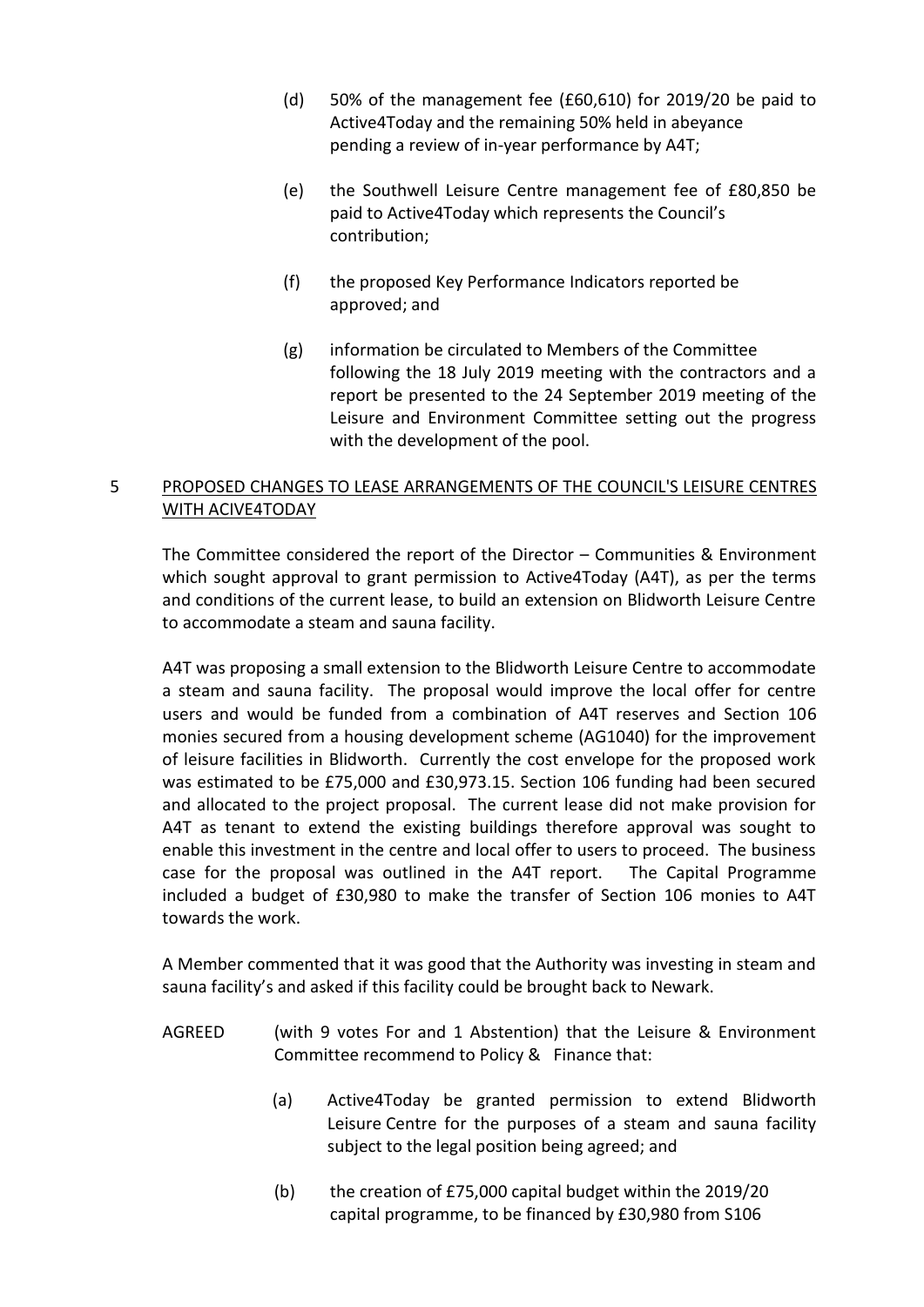monies and the remainder of £44,020 to be financed from the Councils general fund capital resources subject to the conclusion of the legal discussion being finalised.

### 6 UPDATE ON THE BETTER CARE FUND

.

The Committee considered the report of the Director – Communities & Environment which provided an update on the schemes that had been delivered from funding from the district's allocation of the Better Care Fund.

The Business Manager Public Protection suggested an amendment to recommendation (b) and that 'subject to the feasibility of finding buildings available for adaptation' be included.

The specific element of the Better Care fund was allocated for the statutory delivery of Disabled Facilities Grants across the district. In circumstances where the DFG allocation was in excess of that required to meet the demand for DFGs the local authority was empowered to use the remaining allocation for 'wider social care capital projects'.

The terms of reference for the Better Care Fund Programme Board were contained within the report. The report also detailed the delivery of local schemes in 2018/19. The initial total allocation for 2018/19 was £946,838. In December 2018 the Government made some additional funding available and the Council was able to secure a further £106,844 towards the delivery of its mandatory improvement DFG programme. The Allocation from central government for 2019/20 was £1,021,695. The report provided the indicative costings for each of the programmes for the carry forward from 2018/19 and 2019/20 allocation.

A Member asked if Members could be provided with more information regarding the better care fund in order for them to provide the information to their electorate. It was confirmed that information would be circulated.

AGREED (unanimously) that:

- (a) Members note the schemes that are funded for 2019/20 and information packs be provided to Members of the Leisure and Environment Committee ; and
- (b) a new scheme to develop temporary adapted accommodation be supported subject to the feasibility of finding buildings available for adaptation.

### 7 THE CLEANER, SAFER, GREENER CAMPAIGN

The Committee considered the report of the Director – Communities & Environment which updated Members on the achievements from the successful Cleaner, Safer, Greener campaign which ran from July 2018 to March 2019; and the plan for embedding the work of the Cleaner, Safer, Greener Campaign into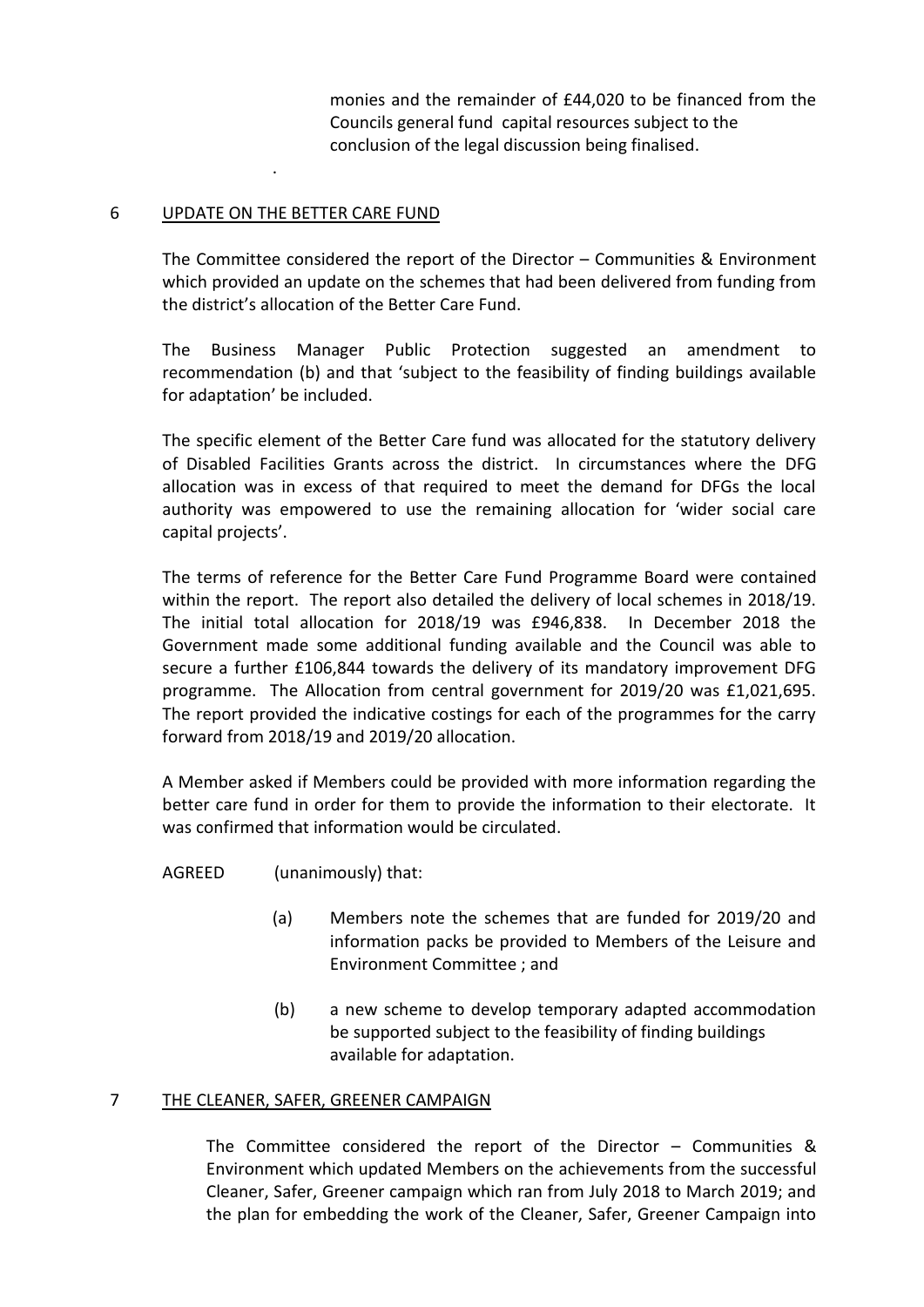the everyday work of the Council.

Members considered the campaign very successful but felt that at present it was very Newark central. It was felt that the campaign should be spread across the west of the district so that everyone would benefit from the scheme.

The Director – Communities & Environment informed the Committee that when the Cleaner, Safer, Greener campaign was launched earlier in the year, the Council had a day of action in Ollerton. The scheme was then rolled forward for Blidworth, Hawtonville and Bridge. The next stage of the campaign was to talk to Ollerton and Southwell and roll out the scheme into those areas.

Members were also asked if they would like to undertake a tour around the Materials Recovery Facility at Mansfield. It was confirmed that a date would be circulated to Members of the Committee

AGREED (unanimously) that:

- (a) the report be noted;
- (b) Members endorse the Cleaner, Safer, Greener Campaign being embedded into the work of the Council and extent the work throughout the district as outlined within the report; and
- (c) a date for the tour around the Materials Recovery Facility at Mansfield be circulated to Members of the Leisure & Environment Committee.

### 8 LITTERING FROM VEHICLES - CIVIL PENALTY

The Committee considered the report of the Director – Communities & Environment which sought Member approval to adopt the provisions of The Littering From Vehicles Outside London (Keepers: Civil Penalties) Regulations 2018 which would facilitate the issuing of Civil Penalties to the registered keeper of a vehicle from which littering had taken place.

AGREED (unanimously) that:

- (a) Members agree to adopt the powers contained in The Littering From Vehicles Outside London (Keepers: Civil Penalties) Regulations 2018 as detailed in sections 4.3 to 4.7 of the report, to facilitate the issuing of Civil Penalties to the registered keepers of a vehicles from which littering had taken place; and
- (b) Officers of suitable experience and training be authorised in writing under this legislation to carry out such enforcement duties.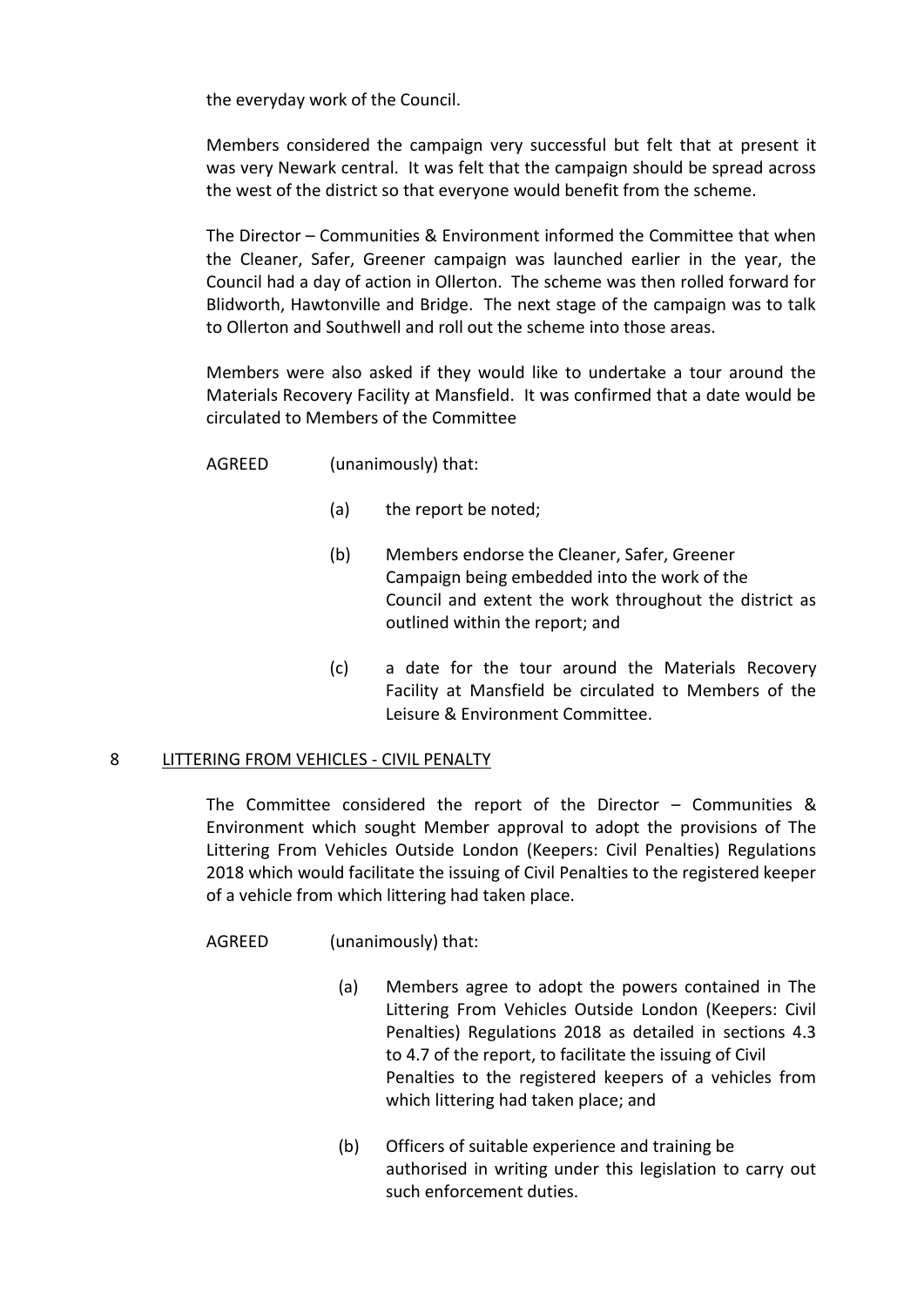(Councillor B Laughton left the meeting at this point).

### 9 GRAFFITI POLICY

The Committee considered the report of the Director – Communities & Environment which sought approval for a new Graffiti Policy for Newark and Sherwood.

The Policy set out the approach that the Council would take to new graffiti. As stated within the report the current informal policy had allowed for the removal of certain types of graffiti but that had left a certain level of residual graffiti. It was proposed that a dedicated team be assigned the task of removing the old residual graffiti from all areas of the district. Once that was complete (it was anticipated that would be a period of 3 months) the timescales for graffiti removal as set out in the Policy would become operational.

In order to facilitate the removal of as much graffiti as possible, subject to the receipt of owner approval, the Council would remove graffiti free of charge from both privately and commercially owned domestic premises up until 31 March 2021 when that would be reviewed.

In addition, the Council would work in partnership with other organisations on diversionary art projects and workshops, particularly in relation to murals and public art which made a positive contribution to the area, reflect the community and discourage tagging.

The estimated cost of back filling posts to allow for a dedicated team to operate was £10,000. It was proposed that the funding for this be allocated from the High Street Fund.

A Member sought clarification regarding whether there was staff available to undertaken this work. It was confirmed that there was a team of staff who were trained to use the cleaning equipment for the removal of graffiti.

A Member also asked what the Council was doing to prosecute the sale of spray paints to minors. The Business Manager Public Protection confirmed that the purchaser of spray paints had to be over 16 years. Trading standards had been asked to reiterate that law to shops in the district. The Council had contacted Halfords and automotive suppliers advising them of the law. The Challenge 25 scheme may also be introduced for the sale of spray paints to replicate that of the purchase of alcohol.

A Member suggested that there was a number of old bridges in Newark which were out of sight and may be used as graffiti walls with the agreement of Sustrans. The Business Manager Waste, Litter and Recycling commented that on the grounds of health and safety he was unsure whether the Council should be encouraging this as the graffiti artists may lean and fall off the bridge when working.

## AGREED (unanimously) that:

(a) the Graffiti Policy be approved; and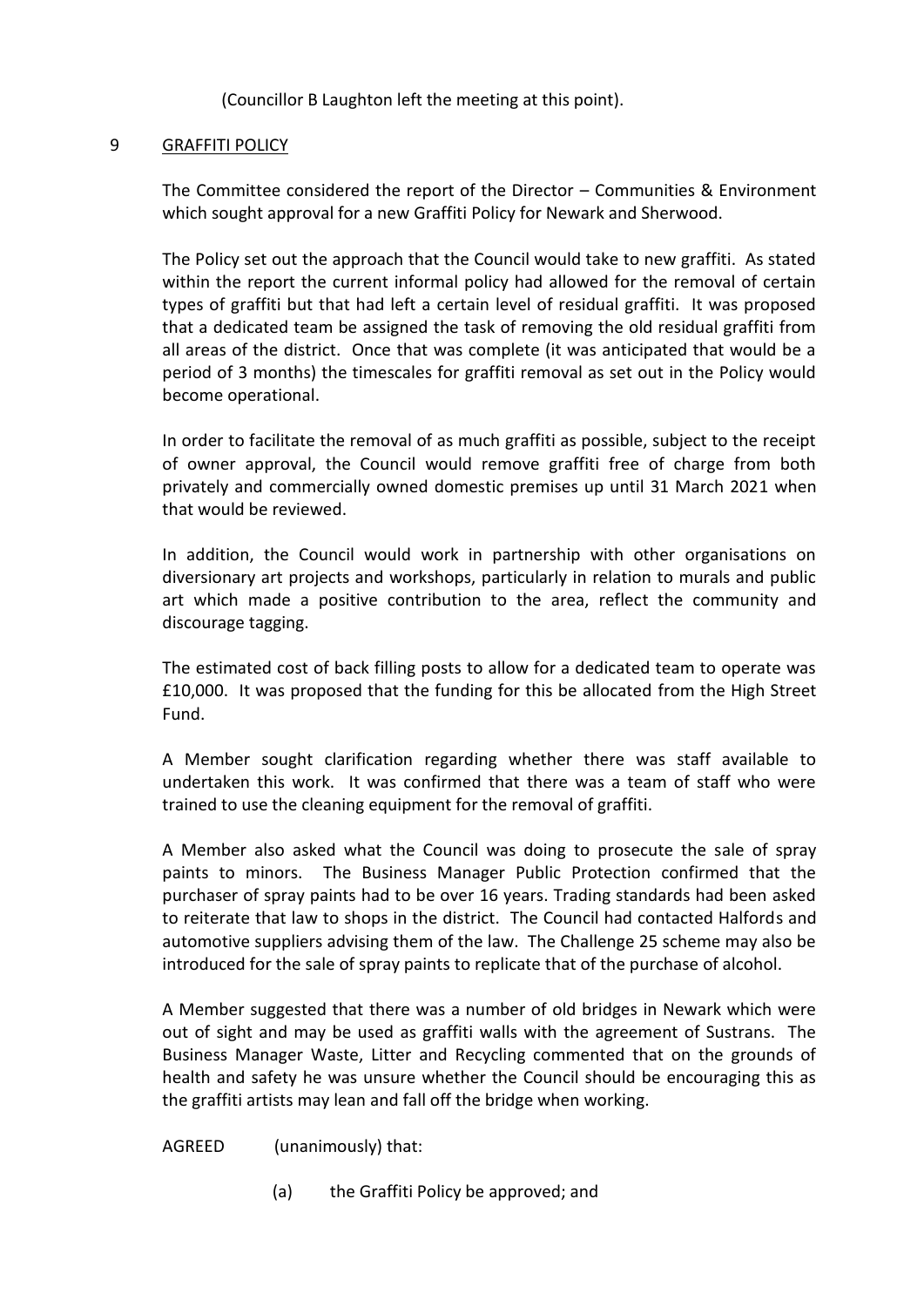(b) the use of the High Streets Community Clean Up funding for backfilling the posts to allow a dedicated team to remove old graffiti be approved.

## 10 HAWTONVILLE COMMUNITY CENTRE MANAGEMENT SIX MONTHLY PROGRESS REPORT

The Committee considered the report of the Director – Communities & Environment which provided an update in respect of Hawtonville Community Centre and the progress being made following the transfer of the management of the centre to Reach Learning Disability (RLD), a local charity supporting vulnerable adults in Newark & Sherwood, through the granting of a three year tenancy agreement.

The move to the Hawtonville Community Centre was reported as a huge success and the service users saw the centre as their home. The ground floor of the centre was occupied by RLD Monday to Friday 8.00am to 5.00pm and community access was available from 5.00pm to 10.00pm in three communal areas during evenings and weekends. The first floor rooms were occupied by Reach Care following improvements including the installation of air conditioning, improved security, decoration and new carpeting funded by RLD. Community use of the centre equated to 905 hours for the year which represented 41% of the available community time which was likely to increase in the future. The income from the community use was £4,996 for the year with operating costs estimated at £11,104 therefore RLD had subsidised the community use in the first year to the sum of £6,108, which had been agreed in lieu of rent payment to the Council. RLD had also reported a dramatic reduction in the levels of Anti-Social Behaviour following a change in operating procedure and improved CCTV provision and would continue to monitor the situation and liaise with Council colleagues to maintain a safer environment.

AGREED (unanimously) that the content of the progress report detailing activities and services delivered to the community through Reach Learning Disability's occupation and management of the Hawtonville Community Centre in 2018/19, be noted.

## 11 UPDATE ON THE NEIGHBOURHOOD WARDENS

The Business Manager Public Protection provided a verbal update regarding the Neighbourhood Wardens.

The appointments for the Neighbourhood Wardens had been approved September 2018. The first warden was appointed late October 2018 and had been a former dog warden and knew the area. The second officer was appointed January 2019 and had the associated skills. The remaining two officers were appointed May 2019. There were four neighbourhood wardens in total, all with complementary skills from different backgrounds.

A two shift system had been developed 8.00am – 8.00pm; 8.00am – 4.00pm was the morning shift, 12.00pm – 8.00pm the afternoon shift. All four wardens were on duty during the four hours in the middle. The times were also split to North/South so there was always cover.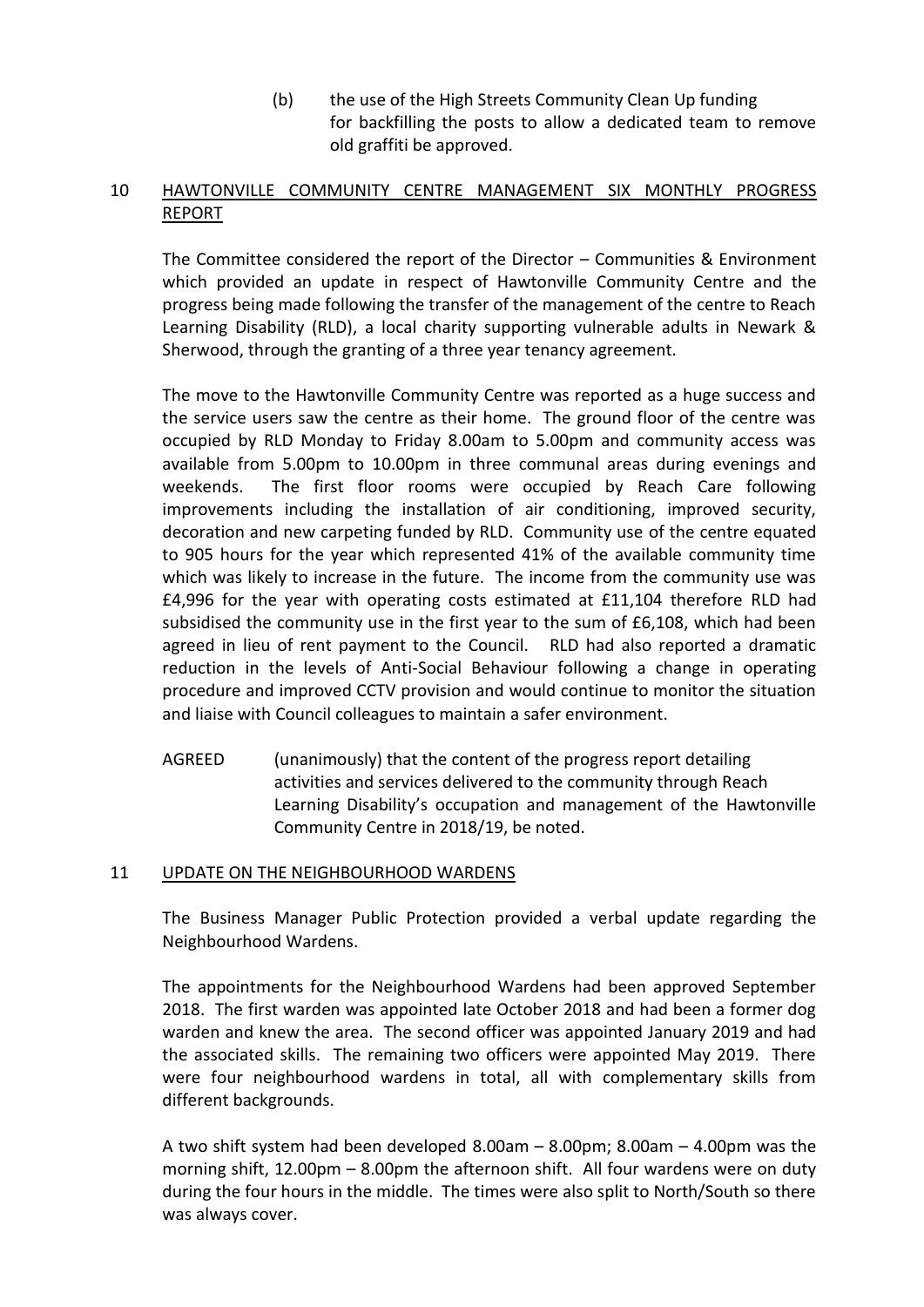The wardens worked closely with other agencies and the Police and there was a designated Town Centre Officer who also worked with the Police. They also worked with the Anti-Social Behaviour Officers, Park Rangers, Housing Officers and Environmental Health Officers and also reported and investigated fly tipping and were the first contact point for graffiti.

It was also reported that since January 2019 fixed penalty notices had been issued, one for fly tipping. Work had been undertaken regarding street drinkers causing disturbances in the Town Centre and anti-social behaviour and damage to parks.

Work had been undertaken regarding reported dog fouling on the Southwell trail and Officers had spoken to dog owners and dog litter bags had been handed out.

The wardens were available to talk to Town and Parish Council's and would support any litter picking schemes being undertaken in the district.

The Chairman asked that any information packs available be sent to Town and Parish Council's.

A Member commented that a lot of issues happened outside of working hours and Members needed to be able to contact someone to address those issues.

The Chairman commented that the Neighbour Wardens were working until 8pm which was a step forward. The Business Manager Public Protection commented that the Wardens also provided cover on Saturdays which was an expansion of working hours. He also informed Members that CCTV staff had a list of Officers contactable out of office hours.

AGREED that the verbal update be noted.

### 12 NOTTINGHAMSHIRE LOCAL AUTHORITIES CARE LEAVERS LEISURE OFFER

The Committee considered the report of the Director – Communities & Environment which updated Members in respect of the progress made for a Nottinghamshire Local Offer for Care Leavers with specific respect to the development of a countywide leisure offer following Policy & Finance Committee's approval to support this initiative at its meeting 21 February 2019.

AGREED (unanimously) that the report be noted.

### 13 MANSFIELD AND DISTRICT CREMATORIUM JOINT COMMITTEE - ANNUAL STATEMENT OF ACCOUNTS

The Committee considered the report presented by the Business Manager Financial Services, which presented the Annual Statement of Accounts for the Mansfield and District Crematorium Joint Committee. The relevant Minute from the 28 May 2019 meeting of the Mansfield and District Crematorium Joint Committee was also appended to the report for information.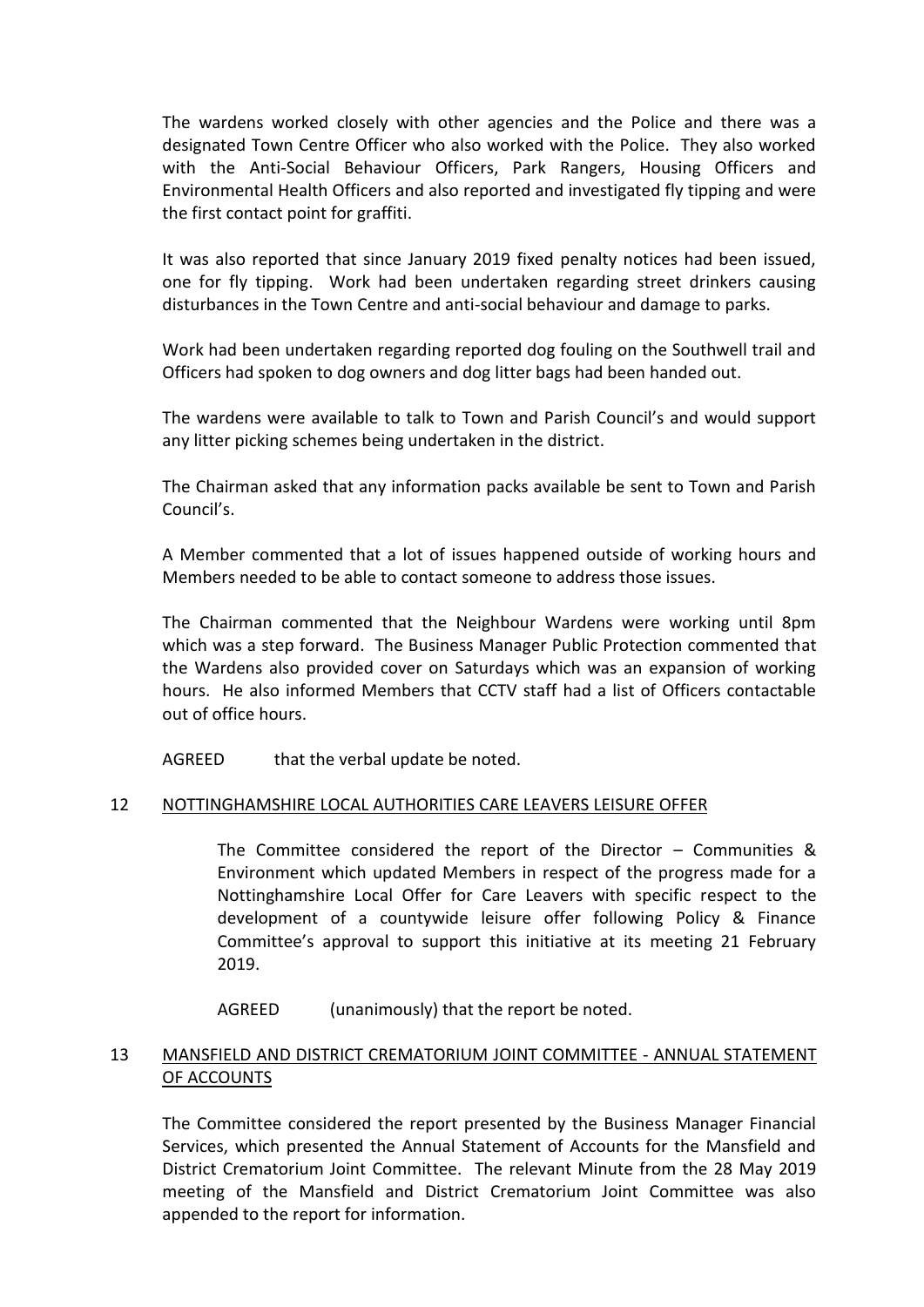## AGREED (unanimously) that the Annual Statement of Accounts for the Mansfield and District Crematorium Joint Committee be noted.

## 14 URGENCY ITEM - TO APPROVE THE COUNCIL'S RESPONSE TO THE 'FUTURE ARRANGEMENTS FOR NHS COMMISSIONING ACROSS NOTTINGHAM AND NOTTINGHAMSHIRE'

The Committee noted the decision to approve the Council's response to the 'Future Arrangements for NHS Commissioning across Nottingham and Nottinghamshire'.

The Chairman requested that the Clinical Commissioning Group (CCG) be invited to the 19 November 2019, meeting of the Committee to provide an update regarding the NHS commissioning.

AGREED (unanimously) that:

- (a) the urgency item be noted; and
- (b) the CCG be invited to the 19 November 2019 meeting of the Committee to provide an update regarding the NHS commissioning.
- 15 LEISURE & ENVIRONMENT COMMITTEE FORWARD PLAN (1 JUNE 2019 TO 31 MAY 2019)

The Leisure & Environment Committee Forward Plan was provided for Member information. Members were encouraged to submit any areas of work they wanted to address for the forthcoming year.

The following items were requested:

- Waste Review, researching what other local authorities do regarding food waste, tetra packs, glass etc. It was confirmed that this would be addressed in the Waste Review presentation.
- Wheelie bin sizes (would like confirmation that the policy regarding bin sizes was working).
- Bulky waste collection (look at policy to see if bulky waste could be offered complementary to stop fly tipping), this would be addressed in the Fly Tipping report to be presented to the September Committee.
- Review of play parks.

NOTED the Forward Plan.

#### 16 HEALTH & WELLBEING

The Leisure and Environment Committee Vice-Chairman informed the Committee of